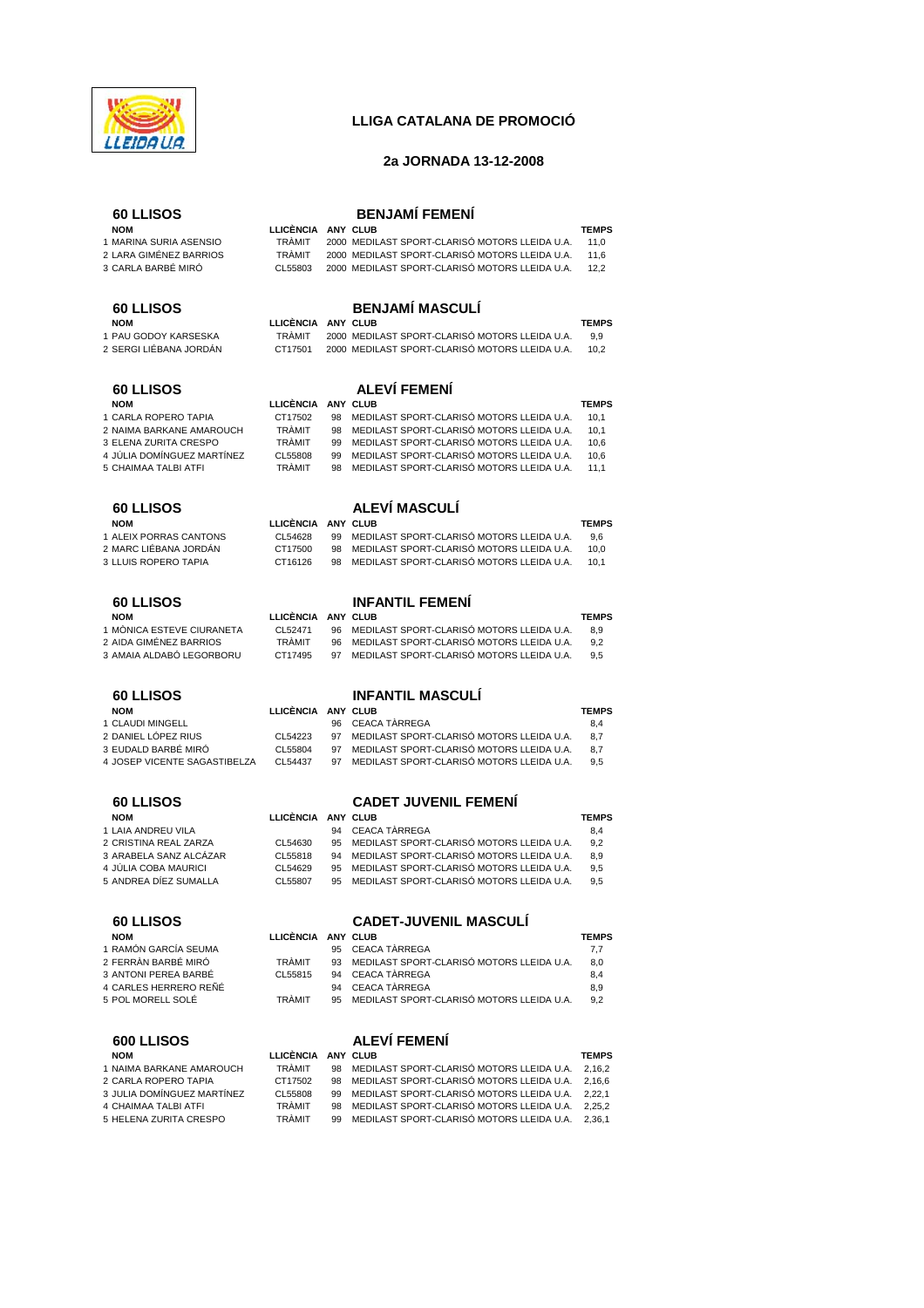| 600 LLISOS<br>1 LLUIS ROPERO TAPIA<br>2 MARC LIÉBANA JORDÁN                                                  | CT16126<br>CT17500                                   | 98 | ALEVÍ MASCULÍ<br>98 MEDILAST SPORT-CLARISÓ MOTORS LLEIDA U.A.<br>MEDILAST SPORT-CLARISO MOTORS LLEIDA U.A.                                                                       | 2,14,2<br>2,34,5                 |                                   |                  |                        |                  |                     |                                     |
|--------------------------------------------------------------------------------------------------------------|------------------------------------------------------|----|----------------------------------------------------------------------------------------------------------------------------------------------------------------------------------|----------------------------------|-----------------------------------|------------------|------------------------|------------------|---------------------|-------------------------------------|
| <b>600 LLISOS</b><br>1 POL MORELL SOLÉ                                                                       | <b>TRÀMIT</b>                                        | 95 | <b>CADET MASCULI</b><br>MEDILAST SPORT-CLARISÓ MOTORS LLEIDA U.A.                                                                                                                | 1,52,2                           |                                   |                  |                        |                  |                     |                                     |
| <b>1000 LLISOS</b><br><b>NOM</b><br>1 MARINA SURIA ASENSIO<br>2 LARA GIMÉNEZ BARRIOS                         | LLICÈNCIA ANY CLUB<br><b>TRAMIT</b><br><b>TRÀMIT</b> |    | <b>BENJAMÍ FEMENÍ</b><br>2000 MEDILAST SPORT-CLARISÓ MOTORS LLEIDA U.A.<br>2000 MEDILAST SPORT-CLARISÓ MOTORS LLEIDA U.A.                                                        | <b>TEMPS</b><br>4,26,3<br>4,28,0 |                                   |                  |                        |                  |                     |                                     |
| <b>1000 LLISOS</b><br><b>NOM</b><br>1 PAU GODOY KARSESKA<br>2 SERGI LIÉBANA JORDAN                           | LLICÈNCIA ANY CLUB<br><b>TRÀMIT</b><br>CT17501       |    | <b>BENJAMÍ MASCULÍ</b><br>2000 MEDILAST SPORT-CLARISÓ MOTORS LLEIDA U.A.<br>2000 MEDILAST SPORT-CLARISÓ MOTORS LLEIDA U.A. 4,26,1                                                | <b>TEMPS</b><br>4,00,0           |                                   |                  |                        |                  |                     |                                     |
| <b>1000 LLISOS</b><br><b>NOM</b><br>1 AIDA GIMÉNEZ BARRIOS<br>2 AMAIA ALDABÓ LEGORBORU                       | LLICÈNCIA ANY CLUB<br><b>TRÀMIT</b><br>CT17495       |    | <b>INFANTIL FEMENI</b><br>96 MEDILAST SPORT-CLARISÓ MOTORS LLEIDA U.A.<br>97 MEDILAST SPORT-CLARISÓ MOTORS LLEIDA U.A.                                                           | <b>TEMPS</b><br>3,48,5<br>3.59.7 |                                   |                  |                        |                  |                     |                                     |
| <b>1000 LLISOS</b><br><b>NOM</b><br>1 GENIS COMELLA CAMATS<br>2 JOSEP VICENTE SAGASTIBELZA                   | LLICENCIA ANY CLUB<br>CL54224<br>CL54437             | 97 | <b>INFANTIL MASCULÍ</b><br>96 MEDILAST SPORT-CLARISÓ MOTORS LLEIDA U.A.<br>MEDILAST SPORT-CLARISÓ MOTORS LLEIDA U.A. 4,09,4                                                      | <b>TEMPS</b><br>3,28,8           |                                   |                  |                        |                  |                     |                                     |
| <b>1000 LLISOS</b><br><b>NOM</b><br>1 ARABELA SANZ ALCÁZAR<br>2 ANDREA DÍAZ SUMALLA                          | LLICÉNCIA<br>CL55818<br>CL55807                      |    | <b>CADET FEMENI</b><br>ANY CLUB<br>94 MEDILAST SPORT-CLARISÓ MOTORS LLEIDA U.A. 4,14,7<br>95 MEDILAST SPORT-CLARISÓ MOTORS LLEIDA U.A. 4,37,4                                    | <b>TEMPS</b>                     |                                   |                  |                        |                  |                     |                                     |
| <b>1000 LLISOS</b><br><b>NOM</b><br>1 POL MORELL SOLE                                                        | LLICÈNCIA ANY CLUB<br><b>TRAMIT</b>                  |    | <b>CADET MASCULI</b><br>95 MEDILAST SPORT-CLARISÓ MOTORS LLEIDA U.A. 3,16,5                                                                                                      | <b>TEMPS</b>                     |                                   |                  |                        |                  |                     |                                     |
| 60 TANQUES<br><b>NOM</b><br>1 MÓNICA ESTEVE CIURANETA                                                        | LLICÉNCIA<br>CL52471                                 | 96 | <b>INFANTIL FEMENÍ</b><br>ANY CLUB<br>MEDILAST SPORT-CLARISÓ MOTORS LLEIDA U.A.                                                                                                  | <b>TEMPS</b><br>14.2             |                                   |                  |                        |                  |                     |                                     |
| 60 LLISOS<br>NOM<br>1 DANIEL LÓPEZ RIUS<br>2 JOSEP VICENTE SAGASTIBELZA                                      | LLICÈNCIA ANY CLUB<br>CL54223<br>CL54437             |    | <b>INFANTIL MASCULI</b><br>97 MEDILAST SPORT-CLARISÓ MOTORS LLEIDA U.A.<br>97 MEDILAST SPORT-CLARISÓ MOTORS LLEIDA U.A.                                                          | <b>TEMPS</b><br>11,8<br>ab       |                                   |                  |                        |                  |                     |                                     |
| <b>TRIPLE SALT</b><br><b>NOM</b><br>1 AIDA GIMÉNEZ BARRIOS                                                   | <b>TRÀMIT</b>                                        | 96 | <b>INFANTIL FEMENI</b><br><b>ANY CLUB</b><br>MEDILAST SPORT-CLARISÓ MOTORS LLEIDA U.A.                                                                                           | 1<br>7.80                        | 2<br>8,17                         | 3<br>7,65        | 4<br>X                 | 5<br>7,77        | 6<br>7,79           | <b>MARCA</b><br>8,17                |
| <b>TRIPLE SALT</b><br><b>NOM</b><br>1 ANDREA DÍAZ SUMALLA<br>2 ARABELA SANZ ALCAZAR<br>3 CRISTINA REAL ZARZA | CL55807<br>CL55818<br>CL54630                        |    | <b>CADET FEMENII</b><br>ANY CLUB<br>95 MEDILAST SPORT-CLARISÓ MOTORS LLEIDA U.A.<br>94 MEDILAST SPORT-CLARISÓ MOTORS LLEIDA U.A.<br>95 MEDILAST SPORT-CLARISÓ MOTORS LLEIDA U.A. | 1<br>Χ<br>Χ<br>X                 | $\mathbf{2}$<br>6,57<br>6,78<br>X | 3<br>Х<br>Χ<br>X | 4<br>7,09<br>6,74<br>X | 5<br>Χ<br>Χ<br>X | 6<br>6,92<br>X<br>X | <b>MARCA</b><br>7,09<br>6,78<br>s/m |
| <b>TRIPLE SALT</b><br><b>NOM</b><br>1 CLAUDI MINGELL GARRIGA                                                 |                                                      |    | <b>INFANTIL MASCULI</b><br>ANY CLUB<br>96 CEACA TÀRREGA                                                                                                                          | 1<br>8,57                        | 2<br>9,18                         | 3<br>9,52        | 4<br>9,45              | 5<br>9,12        | 6<br>8,75           | <b>MARCA</b><br>9,52                |
| <b>TRIPLE SALT</b><br><b>NOM</b><br>1 CARLES HERRERO REÑÉ<br>2 POL MORELL SOLÉ                               | TRAMIT                                               |    | <b>CADET MASCULI</b><br>ANY CLUB<br>94 CEACA TÀRREGA<br>95 MEDILAST SPORT-CLARISÓ MOTORS LLEIDA U.A.                                                                             | 1<br>Χ<br>X                      | 2<br>8,36<br>X                    | 3<br>6,49<br>Χ   | 4<br>7,57<br>7,10      | 5<br>7,66<br>X   | 6<br>Х<br>Χ         | <b>MARCA</b><br>8,36<br>7,10        |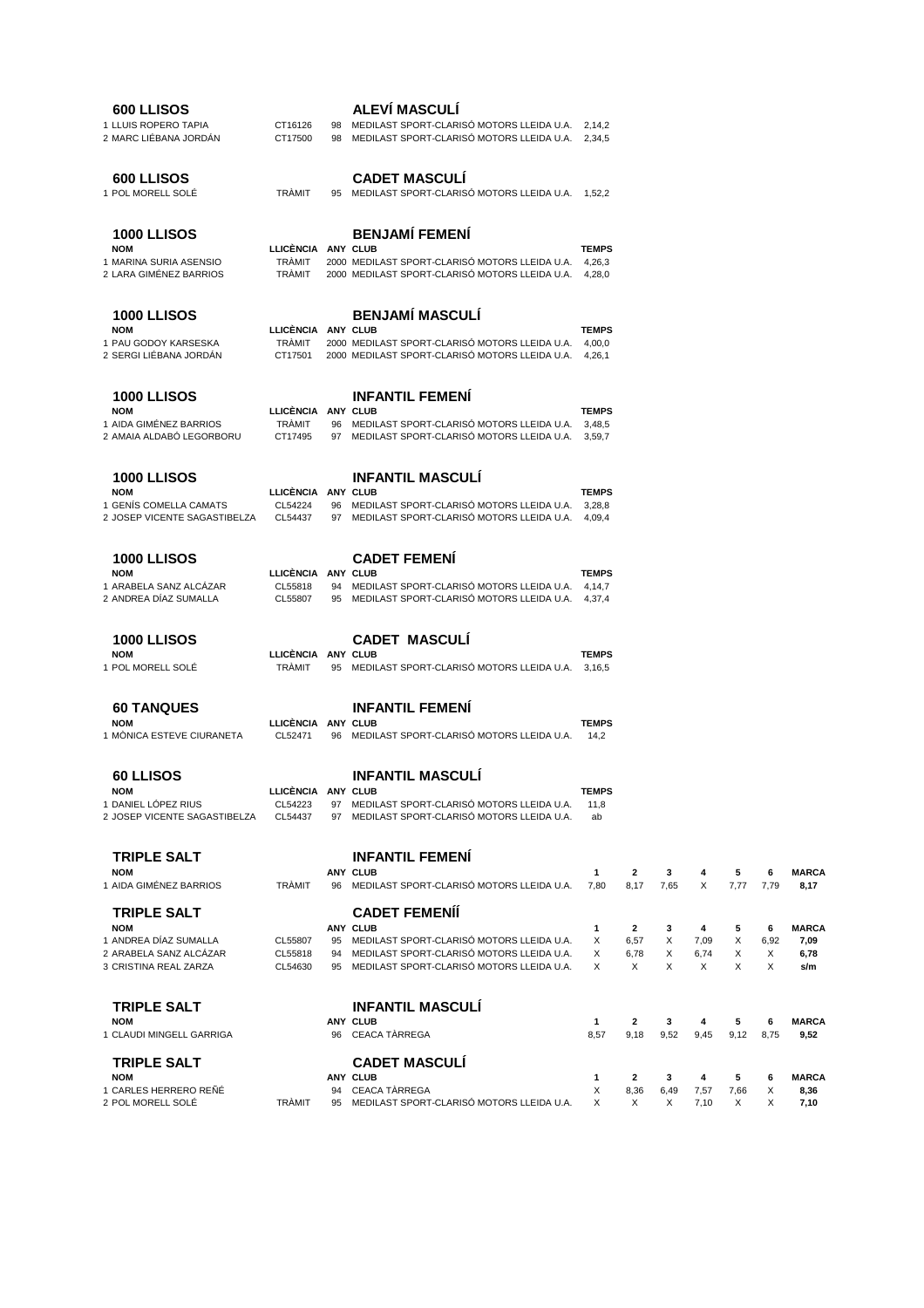| <b>PES 2KG</b>                                      |                          |          | <b>INFANTIL FEMENI</b>                                                                 |                      |                        |              |              |              |              |                       |
|-----------------------------------------------------|--------------------------|----------|----------------------------------------------------------------------------------------|----------------------|------------------------|--------------|--------------|--------------|--------------|-----------------------|
| <b>NOM</b>                                          |                          |          | <b>ANY CLUB</b>                                                                        | 1                    | 2                      | 3            | 4            | 5            | 6            | <b>MARCA</b>          |
| 1 MÒNICA ESTEVE CIURANETA                           | CL52471                  | 96       | MEDILAST SPORT-CLARISÓ MOTORS LLEIDA U.A.                                              | X                    | 5,78                   | 4,86         | 6,32         | 5,08         | 5,51         | 6,32                  |
| PES 3KG                                             |                          |          | <b>INFANTIL MASCULI</b>                                                                |                      |                        |              |              |              |              |                       |
| <b>NOM</b>                                          |                          |          | <b>ANY CLUB</b>                                                                        | 1                    | $\mathbf 2$            | 3            | 4            | 5            | 6            | <b>MARCA</b>          |
| 1 EUDALD BARBÉ MIRÓ                                 | CL55804                  | 96       | MEDILAST SPORT-CLARISÓ MOTORS LLEIDA U.A.                                              | 9.00                 | 8.86                   | 8,36         | 8,94         | 9.90         | 9,90         | 9,90                  |
| <b>PES 3KG</b>                                      |                          |          | <b>CADET FEMENÍ</b>                                                                    |                      |                        |              |              |              |              |                       |
| <b>NOM</b>                                          |                          |          | <b>ANY CLUB</b>                                                                        | 1                    | $\mathbf{2}$           | 3            | 4            | 5            | 6            | <b>MARCA</b>          |
| 1 CRISTINA REAL ZARZA                               | CL54630                  | 95       | MEDILAST SPORT-CLARISÓ MOTORS LLEIDA U.A.                                              | 6.04                 | 6,17                   | 5,61         | 6,01         | 6,22         | 6,50         | 6,50                  |
| 2 ANDREA DÍAZ SUMALLA                               | CL55807                  | 95       | MEDILAST SPORT-CLARISÓ MOTORS LLEIDA U.A.                                              | 4,75                 | 5,05                   | 5,37         | 4,82         | 4,87         | 5,10         | 5,37                  |
| 3 JÚLIA COBA MAURICI<br>4 ARABELA SANZ ALCÁZAR      | CL54629<br>CL55818       | 95<br>94 | MEDILAST SPORT-CLARISÓ MOTORS LLEIDA U.A.<br>MEDILAST SPORT-CLARISÓ MOTORS LLEIDA U.A. | 4,33<br>4,21         | 5,24<br>4,46           | 4,68<br>4,77 | 4,82<br>4,81 | 5,20<br>3,80 | 5,30<br>4,05 | 5,30<br>4,81          |
|                                                     |                          |          |                                                                                        |                      |                        |              |              |              |              |                       |
| <b>PES 4 KG</b>                                     |                          |          | <b>CADET MASCULÍ</b>                                                                   |                      |                        |              |              |              |              |                       |
| <b>NOM</b><br>1 KILIAN GARCÍA SIERRA                |                          | 94       | ANY CLUB<br>MEDILAST SPORT-CLARISÓ MOTORS LLEIDA U.A.                                  | 1<br>9,29            | $\overline{2}$<br>8,92 | 3<br>8,70    | 4<br>9,24    | 5<br>9,08    | 6<br>9,37    | <b>MARCA</b><br>9,37  |
| 2 CARLES HERRERO REÑÉ                               |                          | 94       | <b>CEACA TÀRREGA</b>                                                                   | 8,77                 | 8,07                   | 7,91         | 8,36         | X            | 8,72         | 8,77                  |
| PILOTA 250 GR                                       |                          |          | <b>BENJAMÍ FEMENÍ</b>                                                                  |                      |                        |              |              |              |              |                       |
|                                                     |                          |          |                                                                                        |                      |                        |              |              |              |              |                       |
| <b>NOM</b><br>1 LARA GIMÉNEZ BARRIOS                | <b>TRÀMIT</b>            |          | ANY CLUB<br>2000 MEDILAST SPORT-CLARISÓ MOTORS LLEIDA U.A.                             | $\mathbf{1}$<br>9.70 | $\mathbf{2}$<br>7.30   | 3<br>14,44   | 4            | 5            | 6            | <b>MARCA</b><br>14,44 |
| 2 CARLA BARBÉ MIRÓ                                  | CL55803                  |          | 2000 MEDILAST SPORT-CLARISÓ MOTORS LLEIDA U.A.                                         | 7,10                 | 8,96                   | 9,70         |              |              |              | 9,70                  |
| 2 MARINA SURIA ASENSIO                              | <b>TRÀMIT</b>            |          | 2000 MEDILAST SPORT-CLARISÓ MOTORS LLEIDA U.A.                                         | 6.86                 | X                      | 7,00         |              |              |              | 7,00                  |
| PILOTA 250 GR                                       |                          |          | <b>BENJAMÍ MASCULÍ</b>                                                                 |                      |                        |              |              |              |              |                       |
| <b>NOM</b>                                          |                          |          | ANY CLUB                                                                               | 1                    | $\overline{a}$         | 3            | 4            | 5            | 6            | <b>MARCA</b>          |
| 1 PAU GODOY KARSESKA                                | <b>TRÀMIT</b>            |          | 2000 MEDILAST SPORT-CLARISÓ MOTORS LLEIDA U.A.                                         | X                    | 18,08                  | 26,88        |              |              |              | 26,88                 |
| 2 SERGI LIÉBANA JORDÁN                              | CT17501                  |          | 2000 MEDILAST SPORT-CLARISÓ MOTORS LLEIDA U.A.                                         | X                    | 15,20                  | 17,90        |              |              |              | 17,90                 |
| PILOTA 400 GR                                       |                          |          | <b>ALEVÍ FEMENÍ</b>                                                                    |                      |                        |              |              |              |              |                       |
| <b>NOM</b>                                          |                          |          | ANY CLUB                                                                               | $\mathbf{1}$         | $\overline{2}$         | 3            | 4            | 5            | 6            | <b>MARCA</b>          |
| 1 JÚLIA DOMÍNGUEZ MARTÍNEZ                          | CL55808                  | 99       | MEDILAST SPORT-CLARISÓ MOTORS LLEIDA U.A.                                              | 15,90                | 16,22                  | 16,56        |              |              |              | 16,56                 |
| 2 NAIMA BARKANE AMAROUCH                            | <b>TRÀMIT</b>            | 98       | MEDILAST SPORT-CLARISÓ MOTORS LLEIDA U.A.                                              | 16,40                | 11,82                  | 11,20        |              |              |              | 16,40                 |
| 3 CARLA ROPERO TAPIA<br><b>4 CHAIMAA TALBI ATFI</b> | CT17502<br><b>TRÀMIT</b> | 98<br>98 | MEDILAST SPORT-CLARISÓ MOTORS LLEIDA U.A.<br>MEDILAST SPORT-CLARISÓ MOTORS LLEIDA U.A. | 12.60                | 12,60                  | 11,85        |              |              |              | 12,60                 |
| 5 ELENA ZURITA CRESPO                               | <b>TRÀMIT</b>            | 99       | MEDILAST SPORT-CLARISÓ MOTORS LLEIDA U.A.                                              | 7,30<br>X            | 10,52<br>9.78          | 8,02<br>8,77 |              |              |              | 10,52<br>9,78         |
| PILOTA 400 GR                                       |                          |          | <b>ALEVÍ MASCULÍ</b>                                                                   |                      |                        |              |              |              |              |                       |
| <b>NOM</b>                                          |                          |          | <b>ANY CLUB</b>                                                                        | $\mathbf{1}$         | $\mathbf{2}$           | 3            | 4            | 5            | 6            | <b>MARCA</b>          |
| 1 LLUIS ROPERO TAPIA                                | CT16126                  | 98       | MEDILAST SPORT-CLARISÓ MOTORS LLEIDA U.A.                                              | 14.83                | 16.10                  | 15.33        |              |              |              | 16.10                 |
| 2 MARC LIÉBANA JORDÁN                               | CT17500                  | 98       | MEDILAST SPORT-CLARISÓ MOTORS LLEIDA U.A.                                              | 13.70                | 13,52                  | 15.88        |              |              |              | 15,88                 |
| 3 ALEIX PORRAS CANTONS                              | CL54628                  | 99       | MEDILAST SPORT-CLARISÓ MOTORS LLEIDA U.A.                                              | 11.50                | X                      | X            |              |              |              | 11,50                 |